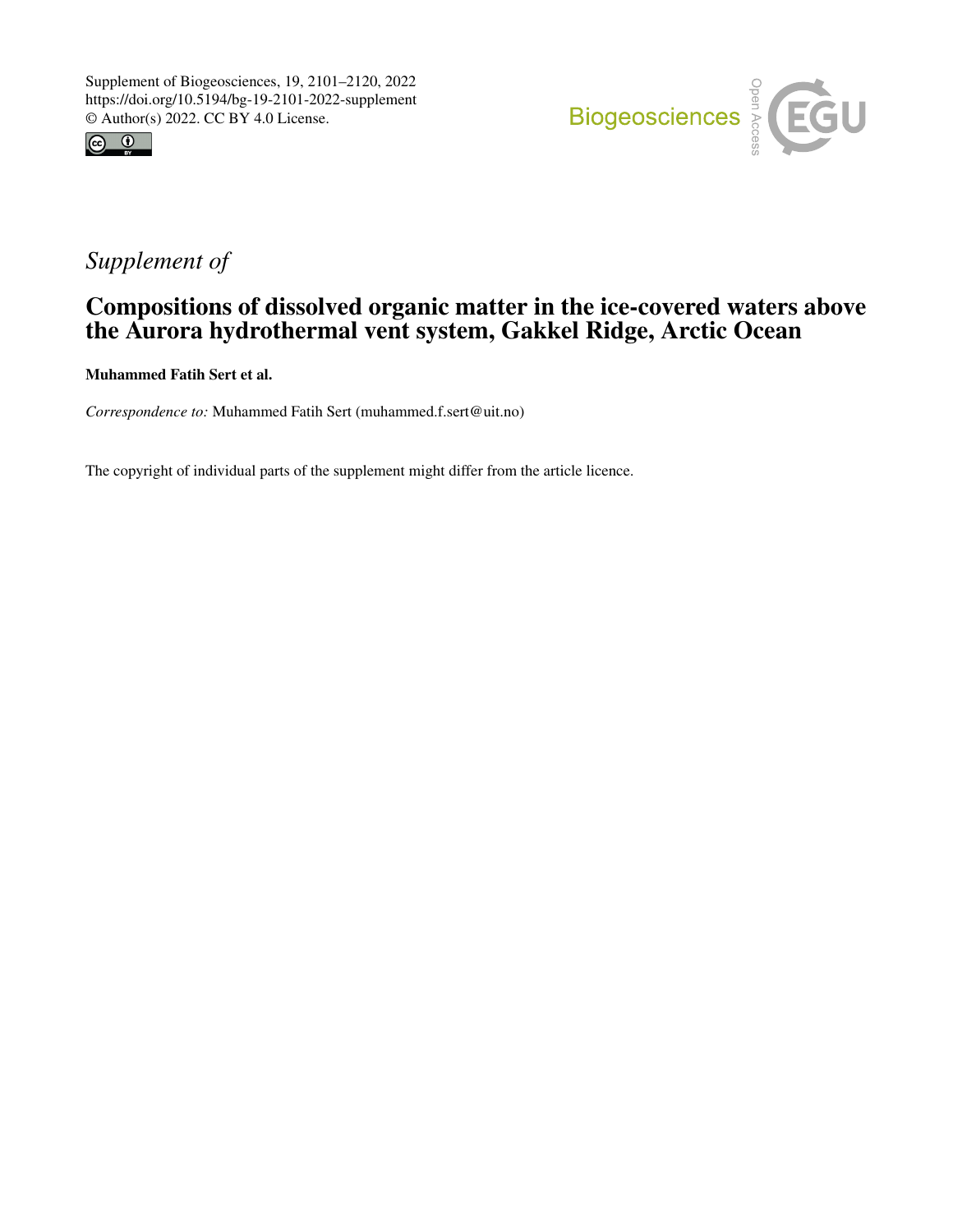## **Supplementary Information**

#### **Supplementary information 1: Post calibration of beam attenuation coefficient values**

5 The equation used for calculating beam attenuation coefficient was

Beam attenuation coefficient  $(c, [1/m]) = -(1/z)^* \ln(\text{light transmission} [\text{decimal}])$ 

where  $z =$  path length 0.25 m.

10 Afterwards, *c* values were post calibrated with an offset value that was calculated based on the theoretical clear water minimum beam attenuation coefficient of 0.364 (Intergovernmental Oceanographic Commission, 1994).

offset =  $c_{\text{min}}$  - 0.364



15

**Supplementary Figure 1: Beam attenuation coefficient values before (a) and after (b) post calibration in background (BG), upper layer (UL), plume (PL) and non-plume (NP1-NP3) stations.**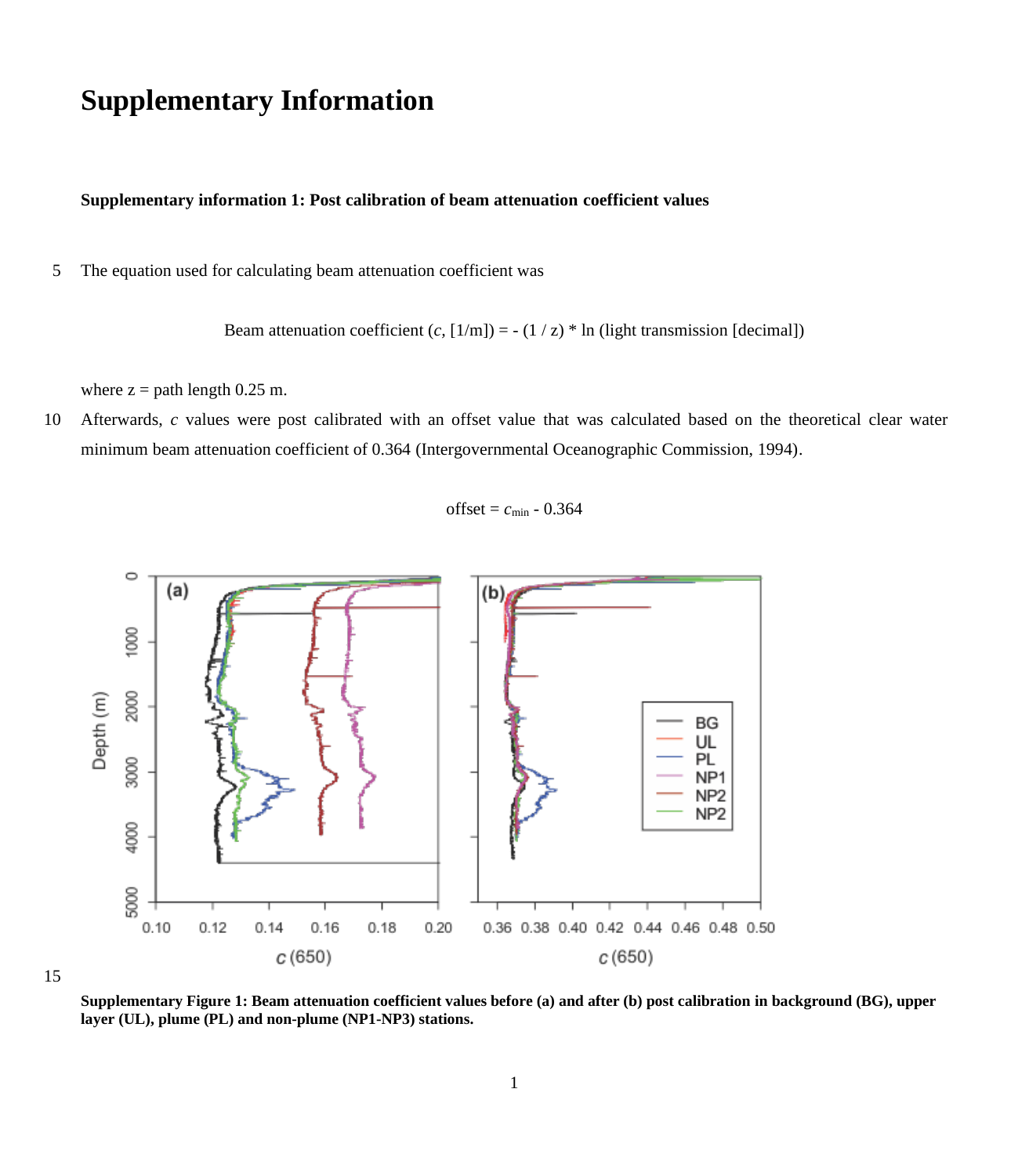### **Supplementary information 2: Use of HiPAP data**



**Supplementary Figure 2: (a) High precision acoustic profiler (HiPAP) data obtained at plume (PL) station and ice drift direction of the vessel on map. (b) ADCP data obtained at several depths of PL and (c) ADCP data after ice drift correction that shows actual current direction at given depths.**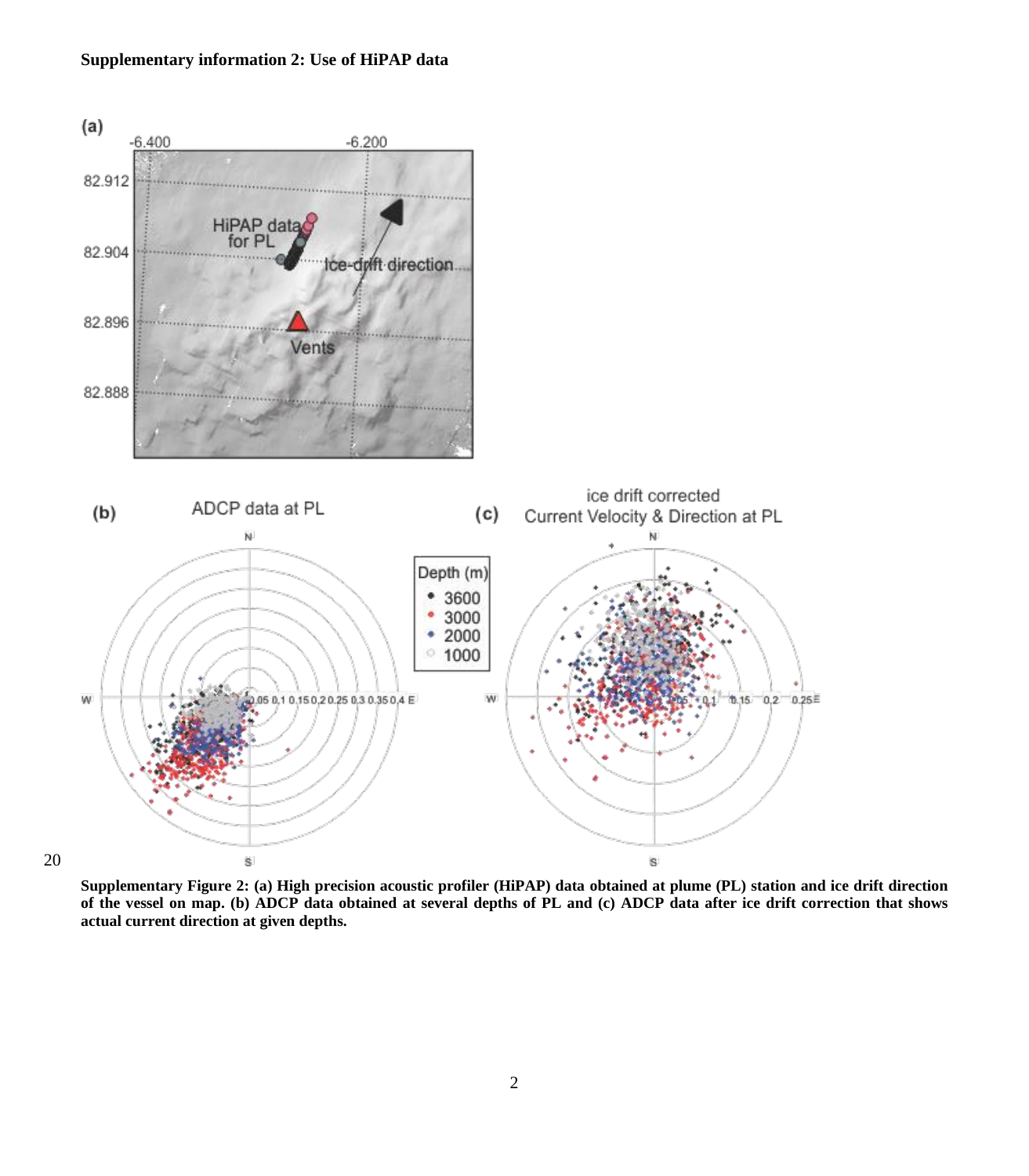

**Supplementary Figure 3: Dissolved organic matter (DOM) formulas on van Krevelen diagram obtained from (a) negative ESI (electrospray ionization), (b) positive ESI and (c) formulas common in negative and positive ESI.**